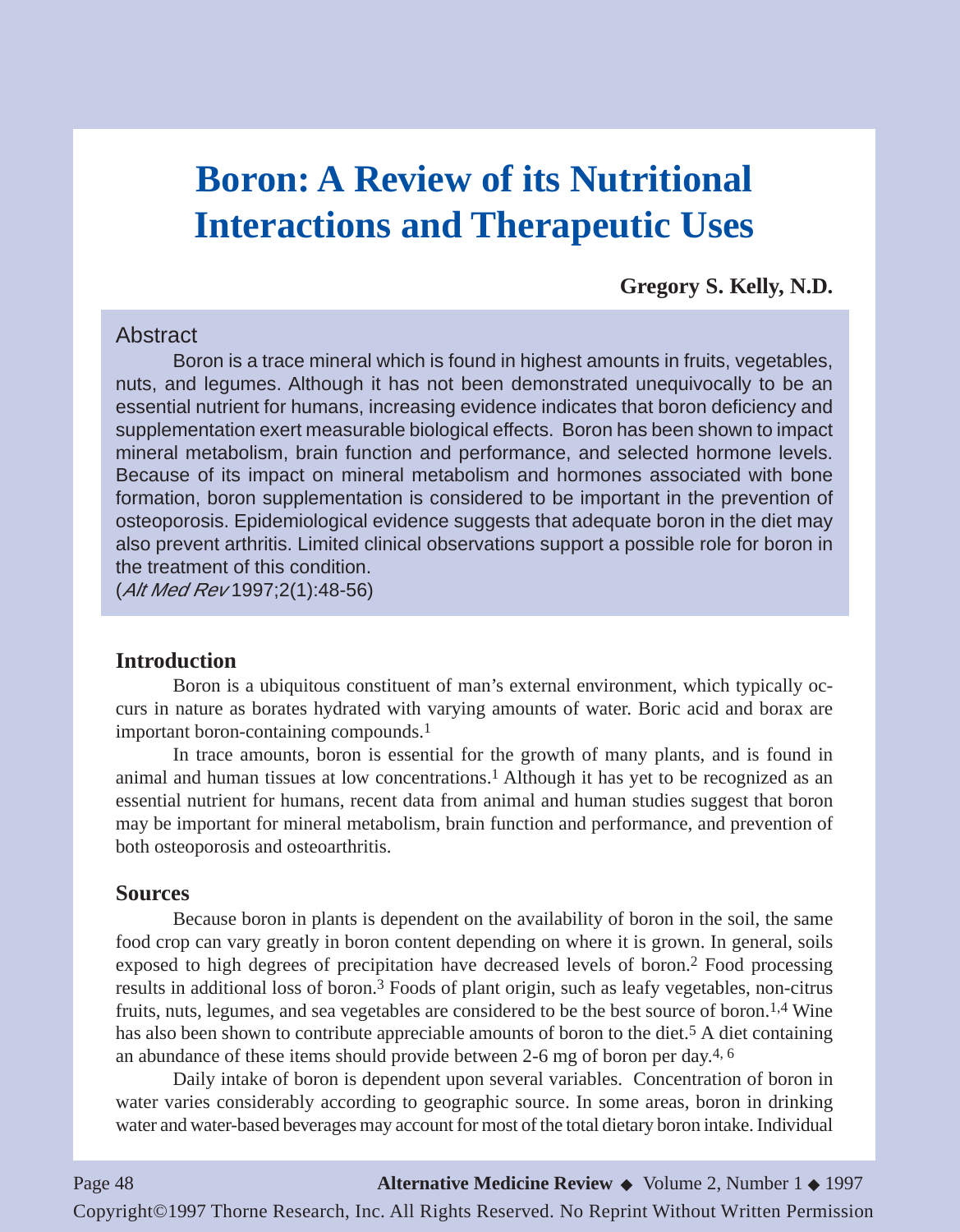**Boron in the Periodic Table**

food preference greatly influences daily intake of boron. Fruits, vegetables, tubers, and legumes have relatively much higher concentrations of boron than do cereal grains or animal tissues. Boron has also been determined to be a notable contaminant or major ingredient of many personalcare products and it is occasionally used (boric acid) as a food preservative.7



excess of protons.9 Because boron complexes with organic compounds containing hydroxyl groups, it is capable of interacting with sugars and polysaccharides, adenosine-5-phosphate, pyridoxine, riboflavin, dehydroascorbic acid, and pyridine nucleotides.10

## **Metabolism**

Boron in food, sodium borate and boric acid are well absorbed from the

In a recently published study, 32 subjects from Sydney, Australia, ages 20-53, were assessed over a 7 day period for their dietary intake of boron. The average boron intake in male and female subjects was found to be 2.28  $+/- 1.3$  and  $2.16 +/- 1.1$  mg/day, respectively.<sup>5</sup> The boron content of selected Australian foods has been found to correlate with values in Finnish and US Food and Drug Administration tables and is presented in table 1.

# **Chemical Properties**

Elemental boron was isolated in 1808. It is the first member (atomic number 5) of the metalloid or semiconductor family of elements, which include silicon and germanium, and is the only non-metal of the group IIIA elements. Like carbon, boron has a tendency to form double bonds and macromolecules.8 Boron, as boric acid, acts as a Lewis acid, accepting hydroxyl (OH-) ions and leaving an

digestive tract.11 These compounds are also absorbed through damaged skin and mucous membranes, however, they do not readily penetrate intact skin.12

No accumulation of boron has been observed in soft tissues of animals fed chronic low doses of boron, however, in acute poisoning incidents, the amount of boric acid in brain and liver tissue has been reported to be as high as 2000 ppm. Within a few days of consumption of high amounts of boron, levels in blood and most soft tissues quickly reach a plateau.13 Tissue homeostasis is maintained by the rapid elimination of excess boron primarily in the urine; with bile, sweat, and breath also contributing as routes of elimination.10 In humans, urinary boron excretion increases over time in all boron-supplemented subjects who have been studied.14

Evidence suggests that supplemental boron does accumulate in bone, however cessation of exposure to dietary boron results in

**Alternative Medicine Review ◆** Volume 2, Number 1 ◆ 1997 Page 49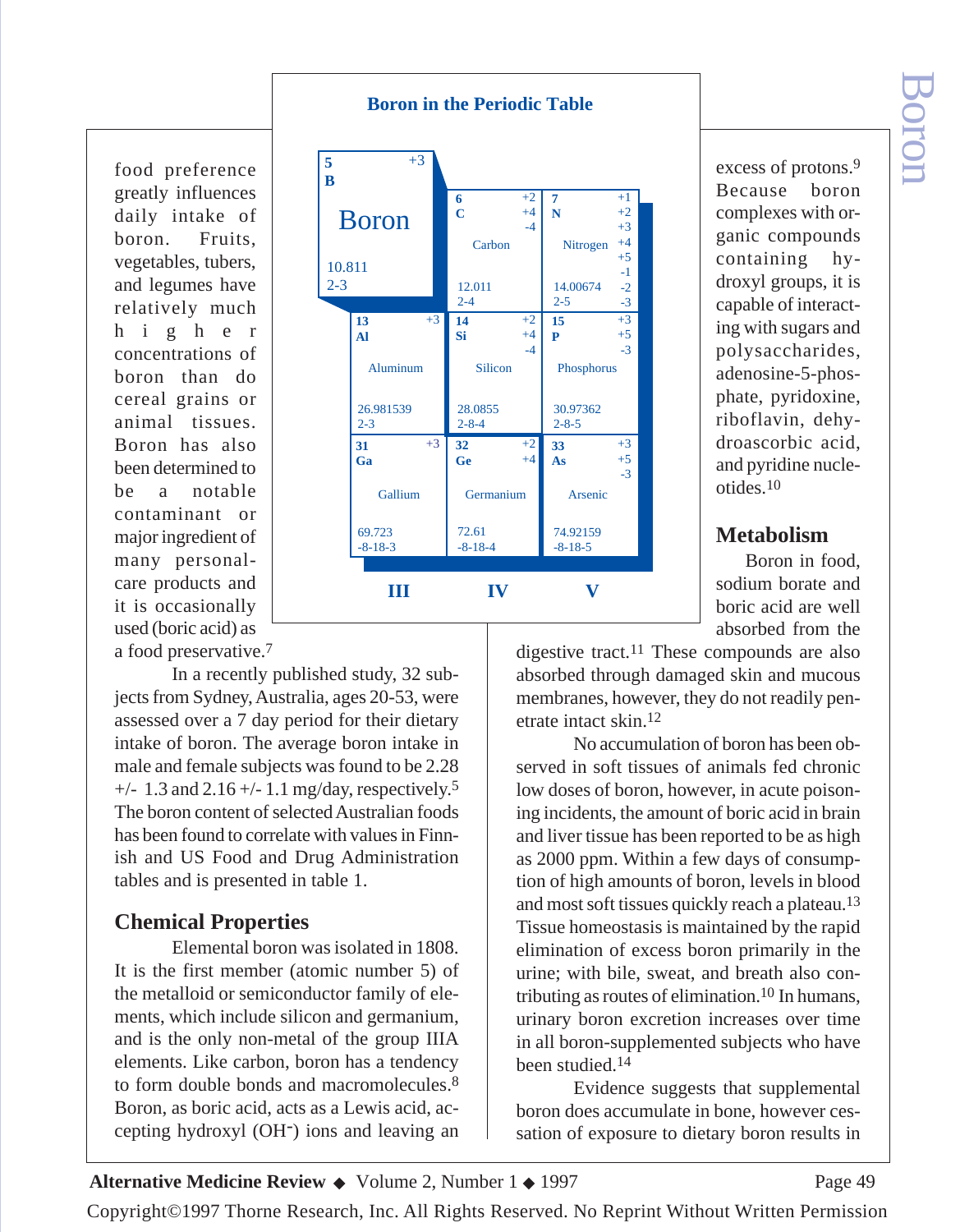|                    | <b>Boron</b> |                               | <b>Boron</b> |
|--------------------|--------------|-------------------------------|--------------|
| Food               | (mg/100 g)   | Food                          | (mg/100 g)   |
| Almond             | 2.82         | <b>Hazel Nuts</b>             | 2.77         |
| Apple (red)        | 0.32         | <b>Honey</b>                  | 0.50         |
| Apricots (dried)   | 2.11         | <b>Lentils</b>                | 0.74         |
| Avocado            | 2.06         | Olive                         | 0.35         |
| <b>Banana</b>      | 0.16         | Onion                         | 0.20         |
| Beans (red kidney) | 1.40         | Orange                        | 0.25         |
| Bran (wheat)       | 0.32         | Peach                         | 0.52         |
| <b>Brazil Nuts</b> | 1.72         | <b>Peanut Butter</b>          | 1.92         |
| <b>Broccoli</b>    | 0.31         | Pear                          | 0.32         |
| Carrot             | 0.30         | Potato                        | 0.18         |
| Cashew Nuts (raw)  | 1.15         | <b>Prunes</b>                 | 1.18         |
| Celery             | 0.50         | <b>Raisins</b>                | 4.51         |
| <b>Chick Peas</b>  | 0.71         | <b>Walnut</b>                 | 1.63         |
| <b>Dates</b>       | 1.08         | <b>Wine (Shiraz Cabernet)</b> | 0.86         |
| Grapes (red)       | 0.50         |                               |              |

**TABLE 1.** Concentrations of Boron in Selected Australian Foods.5

a rapid drop in bone boron levels. The halflife of boric acid in animals is estimated to be about one day.13

#### **Biological Functions**

It has been proposed that boron contributes to living systems by acting indirectly as a proton donor and that it exerts an influence on cell membrane structure and function.15 Although the absolute essentiality of boron for plants is well documented, studies to date have not shown it to be unequivocally essential for either animals or humans. With this in mind, however, boron supplementation has been shown to affect certain aspects of animal physiological function.

Experimental animals supplemented with boron demonstrate a high degree of variability in their response. In general, supplemental dietary boron has most marked effects when the diet is deficient in known nutrients.<sup>16</sup>

Boron in an animal model has been shown to have an effect upon life span, however, the process is undefined. Extremes in dietary boron, both deficiency and excess levels, decreased the median life span of Drosophilia by 69%; while supplementing the diet with low levels of boron increased life span by 9.5%.17 Brain electrophysiology and cognitive performance were assessed in response to dietary manipulation of boron (approximately 0.25 versus approximately 3.25 mg boron/ 2000 kcal/day) in three studies with healthy older men and women. A low boron intake was

shown to result in a decrease in the proportion of power in the alpha band and an increase in the proportion of power in the delta band. Other changes in left-right symmetry and brain wave coherence were noted in various sites indicating an influence on brain function. When contrasted with the high boron intake, low dietary boron resulted in significantly poorer performance  $(p < 0.05)$  on tasks emphasizing manual dexterity; eye-hand coordination; attention; perception; encoding and short-term memory; and long-term memory. Collectively, the data from these studies indicate that boron may play a role in human brain function, alertness and cognitive performance.<sup>18</sup>

Boron supplementation to human subjects, who had previously followed a dietary regimen deficient in boron, increased blood hemoglobin concentrations, mean corpuscular hemoglobin, and mean corpuscular hemoglobin concentration; and lowered hematocrit, red cell count, and platelet count.19

Boron also impacts mineral metabolism and has been shown to impact levels of certain hormones in human subjects. In the first

Page 50 **Alternative Medicine Review** ◆ Volume 2, Number 1 ◆ 1997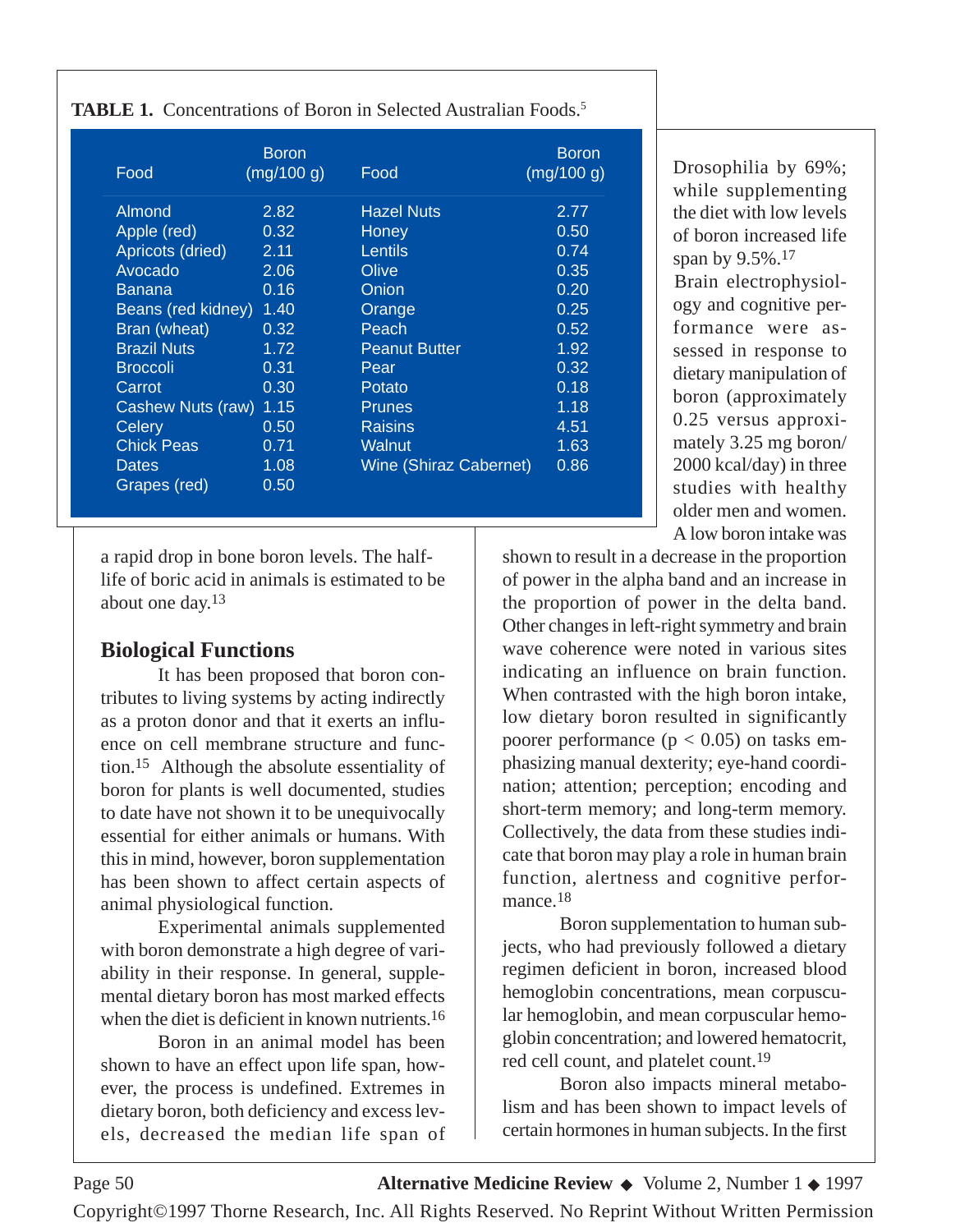nutritional study with humans involving boron, 13 postmenopausal women first were fed a diet that provided 0.25 mg boron/2000 kcal for 119 days, and then were fed the same diet with a boron supplement of 3 mg boron/day for 48 days. The boron supplementation reduced the total plasma concentration of calcium and the urinary excretions of calcium and magnesium, and elevated the serum concentrations of 17 beta-estradiol and testosterone.4

In a study designed to determine the effects of boron supplementation on blood and urinary minerals in athletic subjects on Western diets, findings suggested that boron supplementation modestly affected mineral status.14

#### **Deficiency Signs and Symptoms**

Information on boron deficiency is very limited, especially in humans. It is thought that insufficient intake of boron becomes obvious only when the body is stressed in a manner that enhances the need for it. When the diets of animals and humans are manipulated to cause functional deficiencies in nutrients such as, calcium, magnesium, vitamin D, and methionine, a large number of responses to dietary boron occur.20 There is evidence that suggests that more than 21 days on a boron deficient diet are required to demonstrate detectable effects in humans.21 The variables that are changed, due to a boron deficient diet, abruptly improve about 8 days after boron supplementation is introduced.4 While by no means being pathognomonic for a boron deficiency, blood urea nitrogen and creatinine have been found to be elevated during boron depletion, 22 so may be a useful marker of a dietary deficiency.

## **Nutrient Interactions**

**Vitamin D**: There is considerable evidence that dietary boron alleviates perturbations in mineral metabolism that are

characteristic of vitamin D3 deficiency.23 After 26 days, chicks fed a diet inadequate in vitamin D exhibited decreased food consumption and plasma calcium concentrations and increased plasma concentrations of glucose, betahydroxybutyrate, triglycerides, triiodothyronine, cholesterol, and alkaline phosphatase activity. Supplemental boron returned plasma glucose and triglycerides to concentrations exhibited by chicks fed a diet adequate in vitamin D.24

In rachitic chicks, boron elevated the numbers of osteoclasts 25 and alleviated distortion of the marrow sprouts of the proximal tibial epiphysial plate; a distortion characteristic of vitamin D3 deficiency.23 Higher apparent-balance values of calcium, magnesium, and phosphorus have been observed for rats fed a vitamin D-deprived diet if the diet is supplemented with boron.<sup>16</sup>

In men over 45 and postmenopausal women fed a low magnesium and low copper diet, supplementation with 3.25 mg of boron per day increased levels of plasma D2.26

**Calcium:** Boron supplementation has a favorable impact on calcium metabolism. A boron supplement of 3 mg/day markedly affected several indices of mineral metabolism of seven women consuming a low-magnesium diet and five women consuming a diet adequate in magnesium; the women had consumed a conventional diet supplying about 0.25 mg boron/day for 119 days. Boron supplementation markedly reduced the urinary excretion of calcium and magnesium; the depression seemed more marked when dietary magnesium was low.4

In men over 45 and postmenopausal women, changes caused by boron supplementation include; increased concentration of plasma ionized and total calcium, as well as reduced serum calcitonin concentration and urinary excretion of calcium.26 A 1993 study

Alternative Medicine Review ◆ Volume 2, Number 1 ◆ 1997 Page 51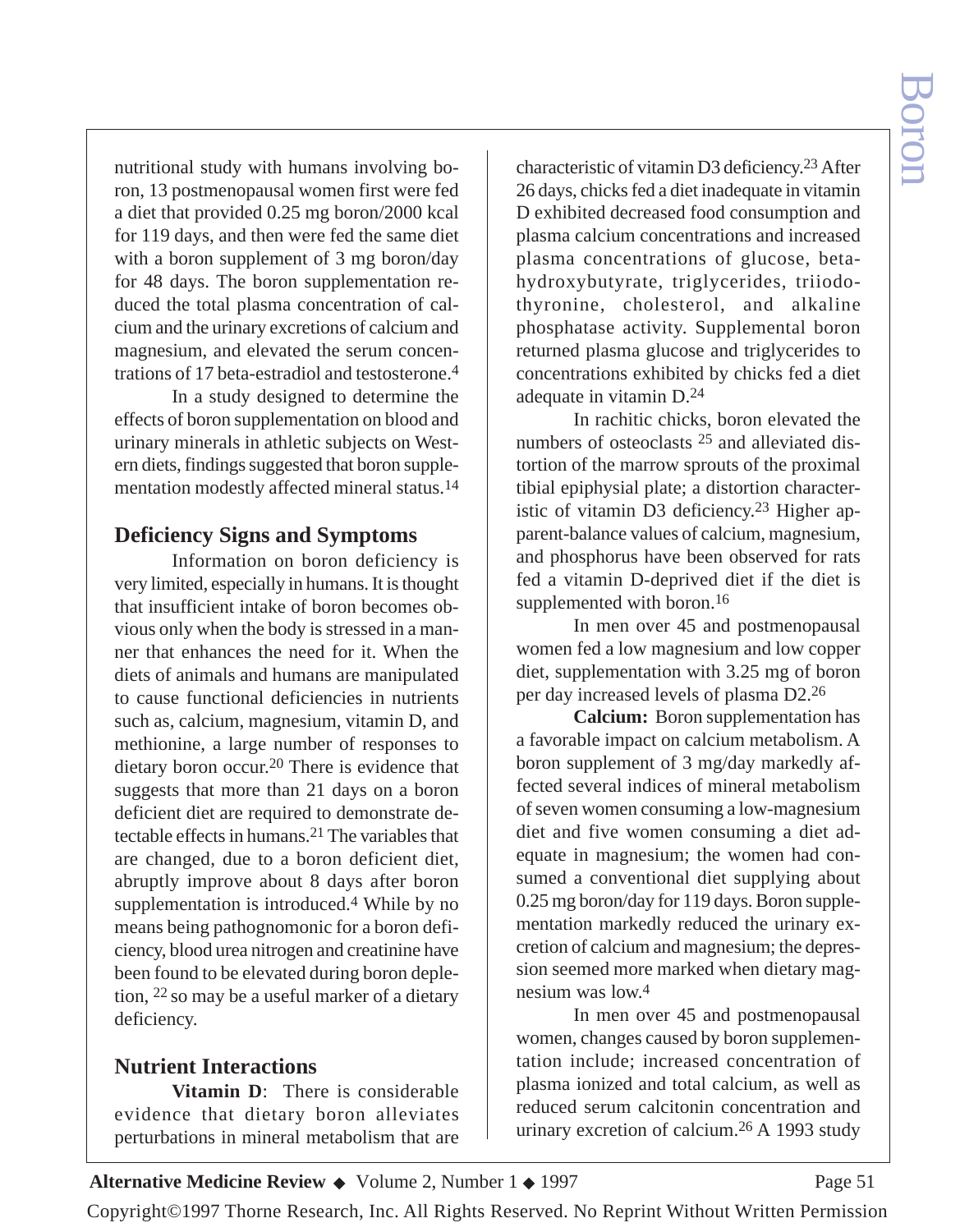demonstrated that a low boron diet elevated urinary calcium excretion.27

**Copper**: Available evidence indicates that supplemental boron acts to increase serum levels of both copper and copper-dependent enzymes in humans. Boron supplementation (3 mg/day), to five men over the age of 45, four postmenopausal women, and five postmenopausal women on estrogen therapy who had been fed a low boron diet (0.23 mg/ 2000 kcal) for 63 days, resulted in higher erythrocyte superoxide dismutase, serum enzymatic ceruloplasmin, and plasma copper.28 In a subsequent study, these same variables were again found to be higher during boron repletion than while subjects were fed a diet low in boron.<sup>28</sup>

**Magnesium:** When magnesium deprivation is severe enough to cause typical signs of deficiency, a significant interaction between boron and magnesium is found.8 A combined deficiency of boron and magnesium causes detrimental changes in the bones of animals, however, supplemental boron elevated plasma Mg concentrations and enhanced growth.25

Boron supplementation has resulted in increased serum magnesium concentrations in human female subjects studied.13 It has been shown that serum magnesium concentrations are greater in sedentary females whose diets are supplemented with boron than in exercising female athletes who are supplemented with boron.29 This finding, while unexplained to date, may indicate an increased loss of boron through urine and perspiration during exercise.

**Phosphorous:** Supplemental boron seems to lower serum phosphorus concentrations in female subjects ages 20-27;29 however, exercise training diminishes these changes,13 again possibly indicating increased losses or an increased need for boron as a result of exercise. A low magnesium status along with supplementation of boron may depress the urinary excretion of phosphorus. This does

not occur in women with an adequate magnesium intake.4

**Methionine & Arginine:** In experimental animals, a beneficial impact is consistently observed after boron supplementation when the diet contains marginal methionine and luxuriant arginine. Among the signs exhibited by rats fed a diet marginal in methionine and magnesium are depressed growth and bone magnesium concentration, and elevated spleen weight/body weight and kidney weight/ body weight ratios. Findings indicate that the severity of these symptoms is alleviated with boron supplementation.30

## **Hormone Interactions**

In rats, supplemental dietary boron substantially depressed plasma insulin, plasma pyruvate concentrations, and creatine kinase activity and increased plasma thyroxine (T4) concentrations. Boron supplementation also decreased plasma aspartate transaminase activity.31 In animal experiments, boron supplementation offsets the elevation in plasma alkaline phosphatase caused by vitamin D deficiency.22

Nielsen hypothesized that boron might be required for the synthesis of steroid hormones as well as vitamin D. Because the biosynthesis of steroid hormones such as vitamin D, testosterone, and 17 beta-estradiol involves one or more hydroxylations and because of boron's ability as a lewis acid to complex with hydroxyl groups, he suggested that boron may facilitate the addition of hydroxyl groups to the steroid structures.<sup>4</sup> It has also been suggested that boron may act in an unspecified manner to protect hormones from rapid inactivation.4

An increase in dietary intake of boron from 0.25 to 3.25 mg/d has been reported to increase plasma 17 beta-estradiol by more than 50% and to more than double plasma

Page 52 **Alternative Medicine Review** ◆ Volume 2, Number 1 ◆ 1997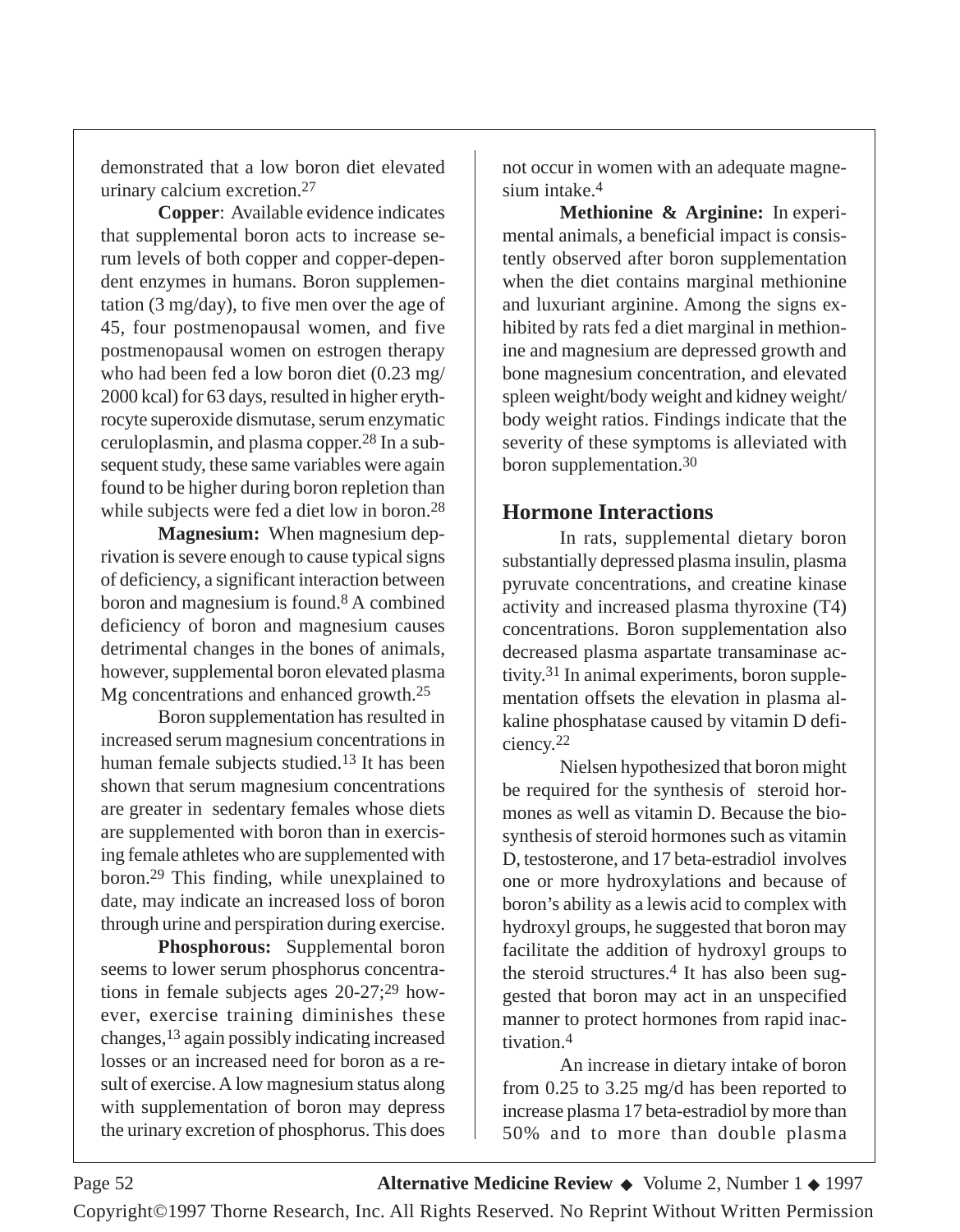testosterone levels in postmenopausal women. The elevation seemed more marked when dietary magnesium was low.4 In a subsequent study of healthy men, boron supplementation resulted in an increase in the concentrations of both plasma estrogen and testosterone; however, other published trials do not support these observations.5

Ten male bodybuilders age 20-26 were given a 2.5-mg boron supplement, while nine male bodybuilders age 21-27 were given a placebo for 7 weeks. Because both groups dem-

onstrated significant increases in total testosterone ( $p < 0.01$ ), lean body mass ( $p < 0.01$ ), and one repetition maximum squat ( $p < 0.001$ ) and bench press ( $p < 0.01$ ), the authors concluded that the gains were a result of 7 weeks of bodybuilding, not of boron supplementation.32

Table 2 lists boron's impact on selected hormones in either animals and humans. Some of these interactions have only been demonstrated in animal models (\*) while others have not been demonstrated unequivocally to date in all age and gender segments of a human population (\*\*).

## **Clinical Applications of Boron**

**Osteoporosis**: There is considerable evidence that both compositional and functional properties of bone are affected by boron status.33 In experimental animals, histologic findings suggest that supplemental boron enhances maturation of the growth plate.24 Boron is also found at the highest concentrations in growing and calcifying areas of long bones.4 In two human studies, 4, 22 boron deprivation caused changes in indices associated with calcium metabolism in a manner that could be construed as being detrimental to bone formation and maintenance; these

changes were enhanced by a diet low in magnesium. The author concluded that boron and magnesium are apparently needed for optimal calcium metabolism and are thus needed to prevent the excessive bone loss which often occurs in postmenopausal women and older men<sup>22</sup>

**Arthritis:** It has been suggested that boron deficiency in food may be a contributing factor in some cases of arthritis.34 In areas of the world where boron intake routinely is 1.0 mg or less per day, the estimated incidence

| <b>TABLE 2.</b> Boron's Observed Impact on Selected Hormones |
|--------------------------------------------------------------|
|--------------------------------------------------------------|

| Hormone                           | <b>Increases</b> | <b>Decreases</b><br>(with boron) (with boron) |
|-----------------------------------|------------------|-----------------------------------------------|
| Alkaline phosphatase              |                  | ÷                                             |
| Aspartate Transaminase *          |                  | ÷                                             |
| Calcitonin                        |                  |                                               |
| Cholecalciferol                   | ÷                |                                               |
| $\star$<br><b>Creatine Kinase</b> | ÷                |                                               |
| 17 beta-estradiol **              | ÷                |                                               |
| Insulin *                         | ÷                |                                               |
| <b>Super Oxide Dismutase</b>      | $\pm$            |                                               |
| Testosterone **                   | ÷                |                                               |
| $\star$<br><b>Thyroxine</b>       |                  |                                               |

of arthritis ranges from 20 to 70%, whereas in areas of the world where boron intake ranges from 3 to 10 mg per day, the estimated incidence of arthritis ranges from 0 to 10%.34

Analytical evidence indicates that persons with arthritis have lower boron concentrations in femur heads, bones, and synovial fluid when compared with persons without this disorder. There have also been observations that bones of patients using boron supplements are much harder to cut than those of patients not supplementing with boron.3

In 1961, the first anecdotal evidence suggesting that boron may be beneficial for osteoarthritis was presented when one patient had reduction of swelling and stiffness and

Alternative Medicine Review ◆ Volume 2, Number 1 ◆ 1997 Page 53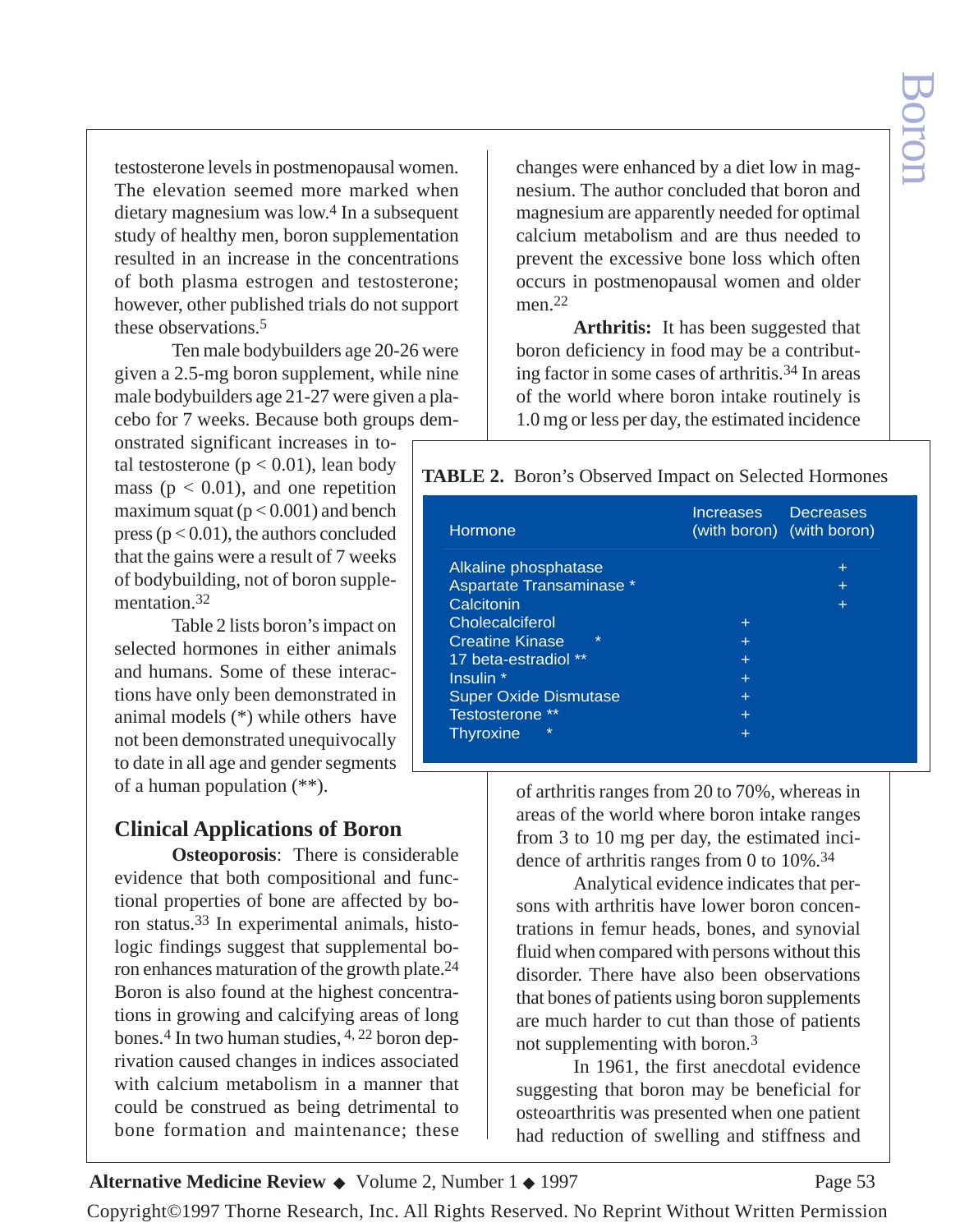remained symptom free for 1 year following supplementation of 3 mg of elemental boron twice daily for 3 weeks. A human study also offers evidence that boron supplementation may be beneficial in the treatment of this condition. In a double-blind placebo-controlled trial of 20 subjects with osteoarthritis, 50% of subjects receiving a daily supplement containing 6 mg of boron noted subjective improvement in their condition. Only 10% of those receiving a placebo improved during the same time interval. There was greater improvement in the condition of all joints  $(p<0.01)$  as well as less pain on movement  $(p<0.001)$  in subjects receiving the boron supplementation.35

Clinical observations indicate that children with juvenile arthritis (Still's disease) improve with boron supplementation (6-9 mg per day) in 2-3 weeks, while adults with osteoarthritis may require between 2-4 months of supplementation before benefits are detected. Persons with rheumatoid arthritis may experience an aggravation of symptoms (Herxheimer response) for 1 to 3 weeks, but generally notice improvement within 4 weeks of beginning boron supplementation.3

## **Toxicology**

Although boron is potentially toxic to all organisms, and, as boric acid and borax, has been used as a pesticide and food preservative, higher animals usually do not accumulate boron because of their ability to rapidly excrete it.9 Authenticated cases of poisoning in humans have been few and have primarily been the result of accidental ingestion of insecticides and household products containing borates, or use of large amounts of boric acid in the treatment of burns.36

The improper use of boric acidcontaining antiseptics is still one of the most common causes of toxic accidents in newborns and infants. Since boric acid is readily absorbed through damaged skin, it should not be applied topically to extensive wounds.<sup>11</sup>

In animals, chronic low-level boron exposure has been shown to cause reduced growth, cutaneous disorders and suppression of male reproductive system function.37 Studies indicate that male rodents suffer testicular atrophy with dietary exposure to boric acid above 4500 ppm and have decreased sperm motility at all exposure levels above 1000 ppm.38

Goats orally dosed with toxic but sublethal amounts of boron show significant increases in packed cell volume, hemoglobin, inorganic phosphate, creatine phosphokinase, conjugated bilirubin, sodium, glucose, cholesterol, and aspartate transaminase. The following serum components were significantly decreased after boron dosing: alkaline phosphatase, magnesium, glutamyltransferase and potassium. There was also an elevation of cerebrospinal fluid monoamine metabolites.39

Humans given 100 mg of boron intravenously 40 or 270 mg of boric acid orally reported no discomfort and showed no obvious signs of toxicity.41 Airborne exposures to boron oxide and its hydration product, boric acid, have been reported to cause respiratory and eye irritation.42

Common indications of acute boron toxicity include nausea, and vomiting and diarrhea which are blue-green in color.43 Other symptoms seen with acute exposure are abdominal pain, an erythemetous rash involving both the skin and mucous membranes, stimulation or depression of the central nervous system, convulsions, hyperpyrexia, renal tubular damage, abnormal liver function and jaundice.11 Increased urinary riboflavin excretion has also been reported subsequent to acute boric acid ingestion.44 Symptoms of chronic intoxication include anorexia, gastro-intestinal disturbances, debility, confusion, dermatitis,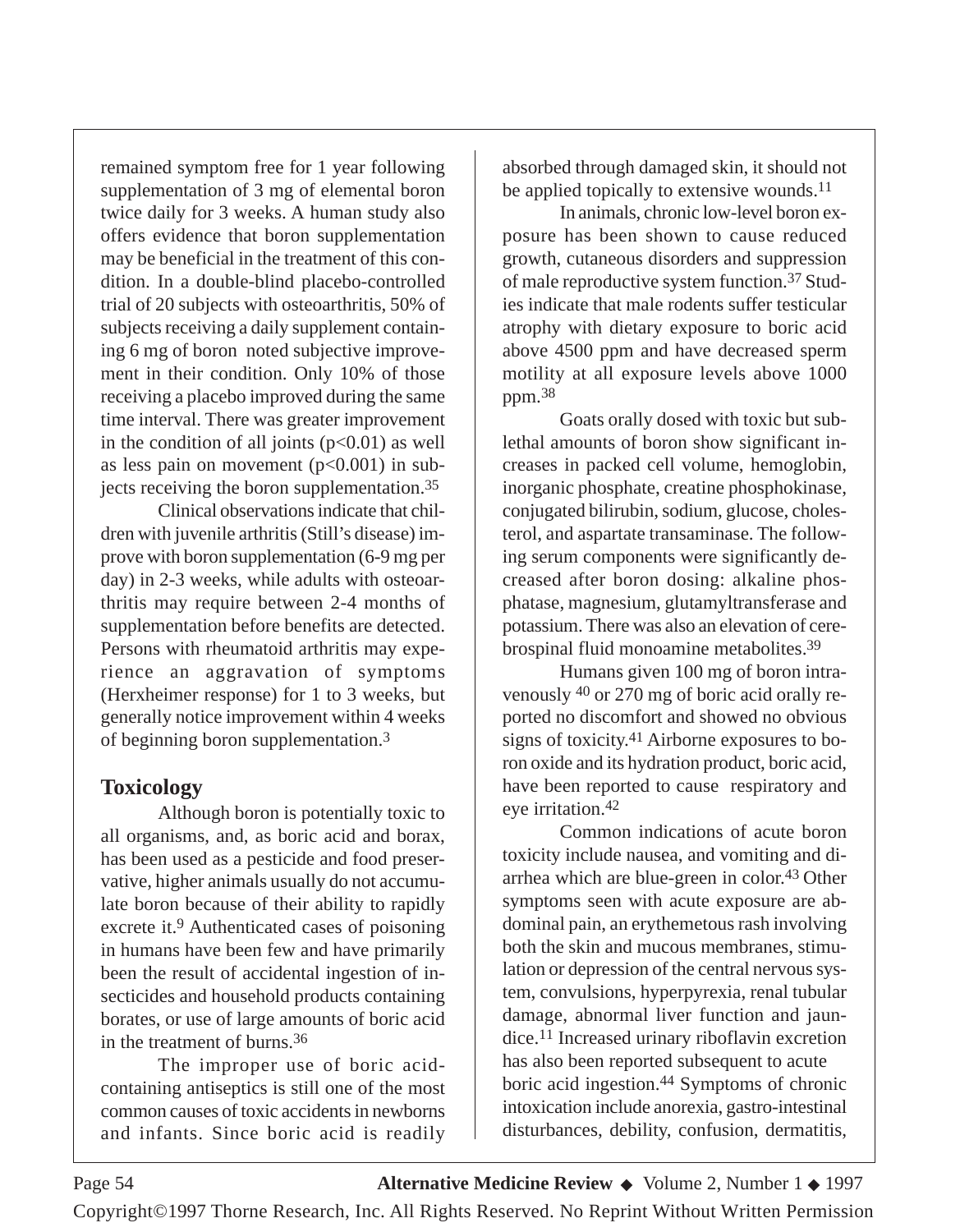menstrual disorders, anemia, convulsions and alopecia.11

Because of its ability to increase the excretion of boron, in cases of toxicity, Nacetylcysteine is the preferred intervention.45

#### **Dosage**

The optimal dose of boron for prevention of osteoporosis and proper physiological function appears to be between 3-6 mg/day. While it is best to obtain boron by means of a diet with an abundance of fruits, vegetables, legumes, and nuts; persons whose diet is limited in these items should consider taking a supplement containing 3 mg of elemental boron. In persons with arthritis, a trial period of 2-4 months with a dose of 3 mg of boron three times daily seems to be indicated.

#### **Summary**

Although degrees of skeletal response to boron are modified by other nutritional variables that include calcium, magnesium, vitamin D, methionine and arginine, there is considerable evidence that both compositional and functional properties of bone are affected by boron status.

Findings suggest that boron is an important nutrient not only for mineral metabolism but for varied aspects of optimal health in humans. While all published trials are not in agreement on the impact of boron supplementation on levels of sex hormones, it seems evident that boron raises levels in postmenopausal women and may have a potential impact in other segments of the population.

Based on available information, boron appears to offer benefits in the prevention of osteoporosis and arthritis. It is also a safe and potentially-effective addition that should be considered as an option in any treatment regimen for arthritis.

#### **References**

- 1. Naghii MR, Samman S. The role of boron in nutrition and metabolism. *Prog Food Nutr Sci* 1993;17:331-349.
- 2. Houng K-H. The physiology of boron and molybdenum in plants. In: Okajima H, Uritani I, and Houng H-K. *The significance of minor elements on plant physiology.* ASPAC Taiwan, 1975:61-66.
- 3. Newnham RE. The role of boron in human nutrition. *J Appl Nutr* 1994;46:81-85.
- 4. Nielsen FH, Hunt CD, Mullen LM, et al. Effect of dietary boron on mineral, estrogen, and testosterone metabolism in postmenopausal women. *FASEB J* 1987;1:394-397.
- 5. Naghii MR, Lyons PM, Samman S. The boron content of selected foods and the estimation of its daily intake among free-living subjects. *J Amer Col Nutr* 1996;15:614-619.
- 6. McBride J. Banishing brittle bones with boron? *Agric Res* 1987;Nov/Dec:12-13.
- 7. Hunt CD, Shuler TR, Mullen LM. Concentration of boron and other elements in human foods and personal-care products. *J Am Diet Assoc* 1991;91: 558-568.
- 8. Nielsen FH. Boron an overlooked element of potential nutritional importance. *Nutr Today* 1988;23:4-7.
- 9. Loomis WD, Durst RW. Chemistry and biology of boron. *BioFactors* 1992;3:229-239.
- 10. Zittle CA. Reaction of borate with substances of biological interest. *Adv Enzymol* 1951;12:493-527.
- 11. Nielsen FH. Ultratrace minerals: Boron. In: Shils ME, Young VR. *Modern Nutrition in Health and Disease.* Lea & Febiger, Philadelphia, 1988:281- 283.
- 12. Reynolds JEF, ed. *Martindale-The Extra Pharmacopoeia.* London;1996:1680.
- 13. Moseman RF. Chemical disposition of boron in animals and humans. *Environ Health Perspect* 1994;102 Suppl 7:113-117
- 14. Meacham SL, Taper LJ, Volpe SL. Effect of boron supplementation on blood and urinary calcium, magnesium, and phosphorus, and urinary boron in athletic and sedentary women. *Am J Clin Nutr* 1995;61:341-345.
- 15. Barr RD, Barton SA, Schull WJ. Boron levels in man: preliminary evidence of genetic regulation and some implications for human biology. *Med Hypotheses* 1996;46:286-289.
- 16. Dupre JN, Keenan MJ, Hegsted M, et al. Effects of dietary boron in rats fed a vitamin D-deficient diet. *Environ Health Perspect* 1994;102 Suppl 7:55-58.

Alternative Medicine Review ◆ Volume 2, Number 1 ◆ 1997 Page 55